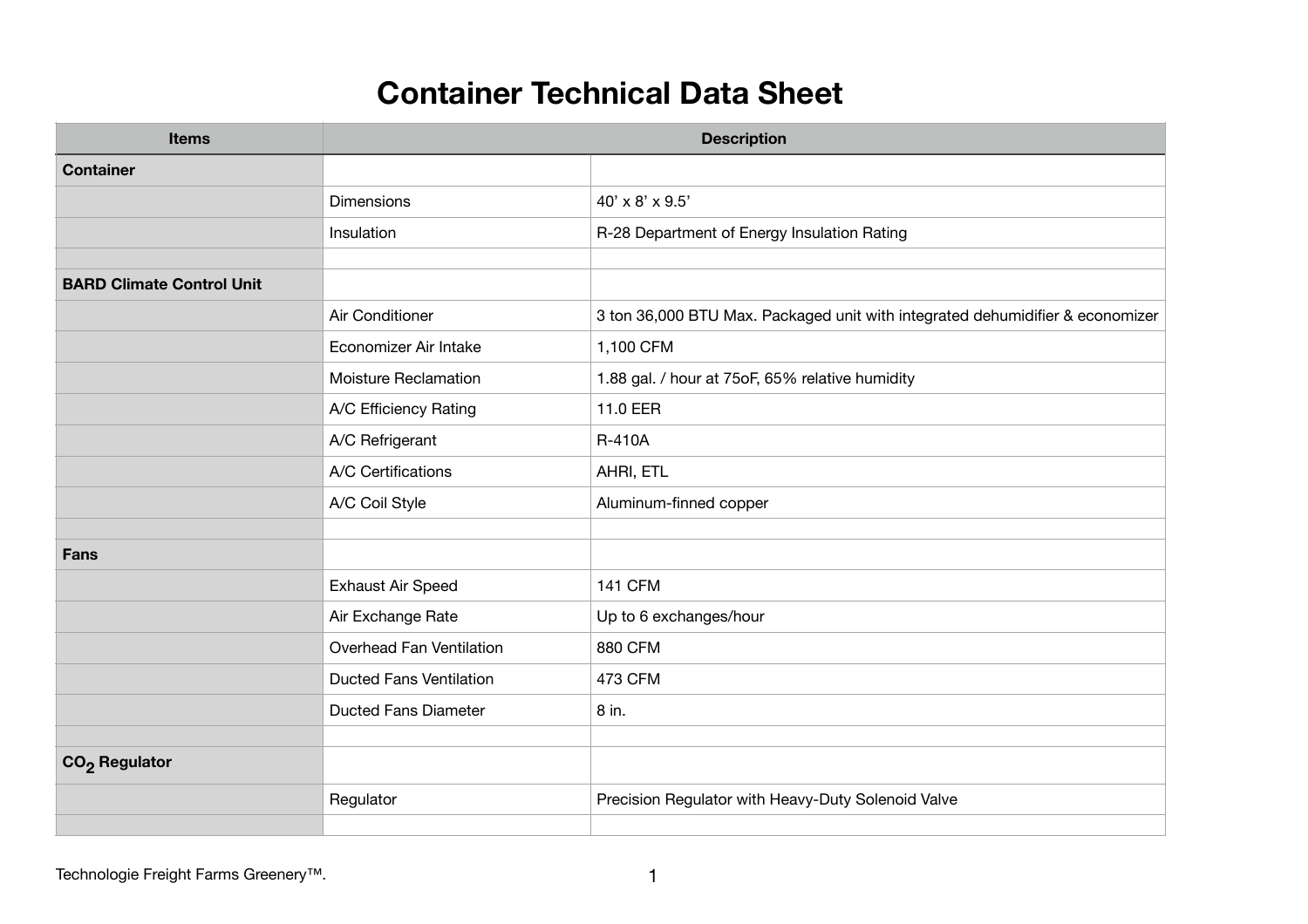| <b>Items</b>                           | <b>Description</b>                       |                                   |
|----------------------------------------|------------------------------------------|-----------------------------------|
| <b>LEDs</b>                            |                                          |                                   |
| <b>Overview</b>                        |                                          |                                   |
|                                        | Red LED Photosynthetic Wavelength 660nm  |                                   |
|                                        | Blue LED Photosynthetic Wavelength 450nm |                                   |
|                                        | <b>LED Board Waterproof Rating</b>       | IP <sub>65</sub>                  |
|                                        | LED Diode Blended Efficiency             | 2.7 µmol/joule                    |
|                                        |                                          |                                   |
| <b>Nursery Station</b>                 |                                          |                                   |
|                                        | Number of LED Boards                     | 8                                 |
|                                        | <b>LED Boards Dimensions</b>             | 4.3 in x 43.3 in                  |
|                                        | <b>LED Array Intensity</b>               | 200 µmol/m <sup>2</sup> s average |
|                                        | <b>LED Array Ratio</b>                   | 4:1 red / blue                    |
|                                        | <b>LED Wattage</b>                       | 164W per trough, 328W per station |
|                                        |                                          |                                   |
| <b>Cultivation Area</b>                |                                          |                                   |
|                                        | Number of LED boards                     | 112                               |
|                                        | Number of LED Arrays                     | $\overline{\mathcal{L}}$          |
|                                        | <b>LED Boards Dimensions</b>             | 38.5 in x 13.75 in                |
|                                        | <b>LED Array Intensity</b>               | 250 µmol/m <sup>2</sup> s average |
|                                        | <b>LED Array Ratio</b>                   | 5:1 red / blue                    |
|                                        | <b>LED Wattage</b>                       | 2,030W per array, 8,120W total    |
|                                        |                                          |                                   |
| <b>Worktable &amp; Nursery Station</b> |                                          |                                   |
| <b>Nursery Station</b>                 |                                          |                                   |
|                                        | <b>Seedling Capacity</b>                 | Up to 4,608                       |

Technologie Freight Farms Greenery<sup>™</sup>. 2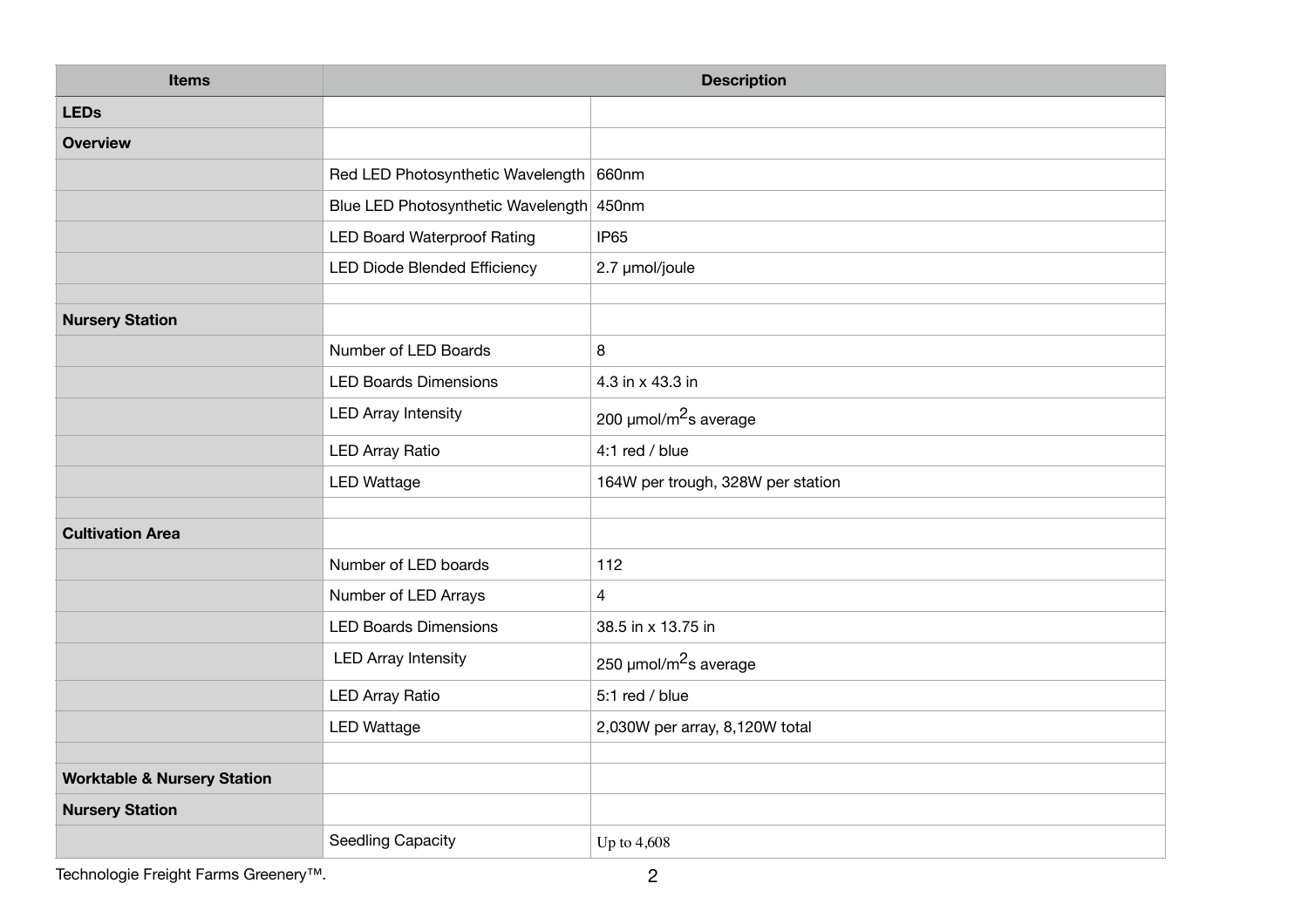| <b>Items</b>            | <b>Description</b>                 |                                 |
|-------------------------|------------------------------------|---------------------------------|
|                         | <b>Seedling Tray Capacity</b>      | 16 200 or 288-cell trays        |
|                         | Number of Seedling Troughs         | Two full-width seedling troughs |
|                         |                                    |                                 |
| <b>Worktable</b>        |                                    |                                 |
|                         | <b>Table Dimensions</b>            | 90 in x 27 in x 43 in           |
|                         | <b>Table Construction</b>          | TIG-welded stainless steel      |
| <b>Hydroponics</b>      |                                    |                                 |
| <b>Irrigation</b>       |                                    |                                 |
|                         | <b>Circulation Pump Filtration</b> | 6 Nylon Monofilament Meshes     |
|                         | Aeration System                    | 793 gal. / hr. fluid oxygenator |
|                         | <b>Mesh Rating</b>                 | 75 micron                       |
|                         | Number of Peristaltic Dosing Pumps | $8\,$                           |
|                         | Peristaltic Dosing Pumps Flow Rate | 50 mL/min                       |
|                         |                                    |                                 |
| <b>Nursery Station</b>  |                                    |                                 |
|                         | Hydroponic System                  | Ebb and flow configuration      |
|                         | Seedling Tank Capacity             | 38 gal.                         |
|                         |                                    |                                 |
| <b>Cultivation Area</b> |                                    |                                 |
|                         | Hydroponic System                  | Overhead drip configuration     |
|                         | Main Tank Capacity                 | 110 gal.                        |
|                         | Plumbing                           | NSF61 PVC                       |
|                         | <b>Drip Emitters</b>               | Self-flushing, clog-resistant   |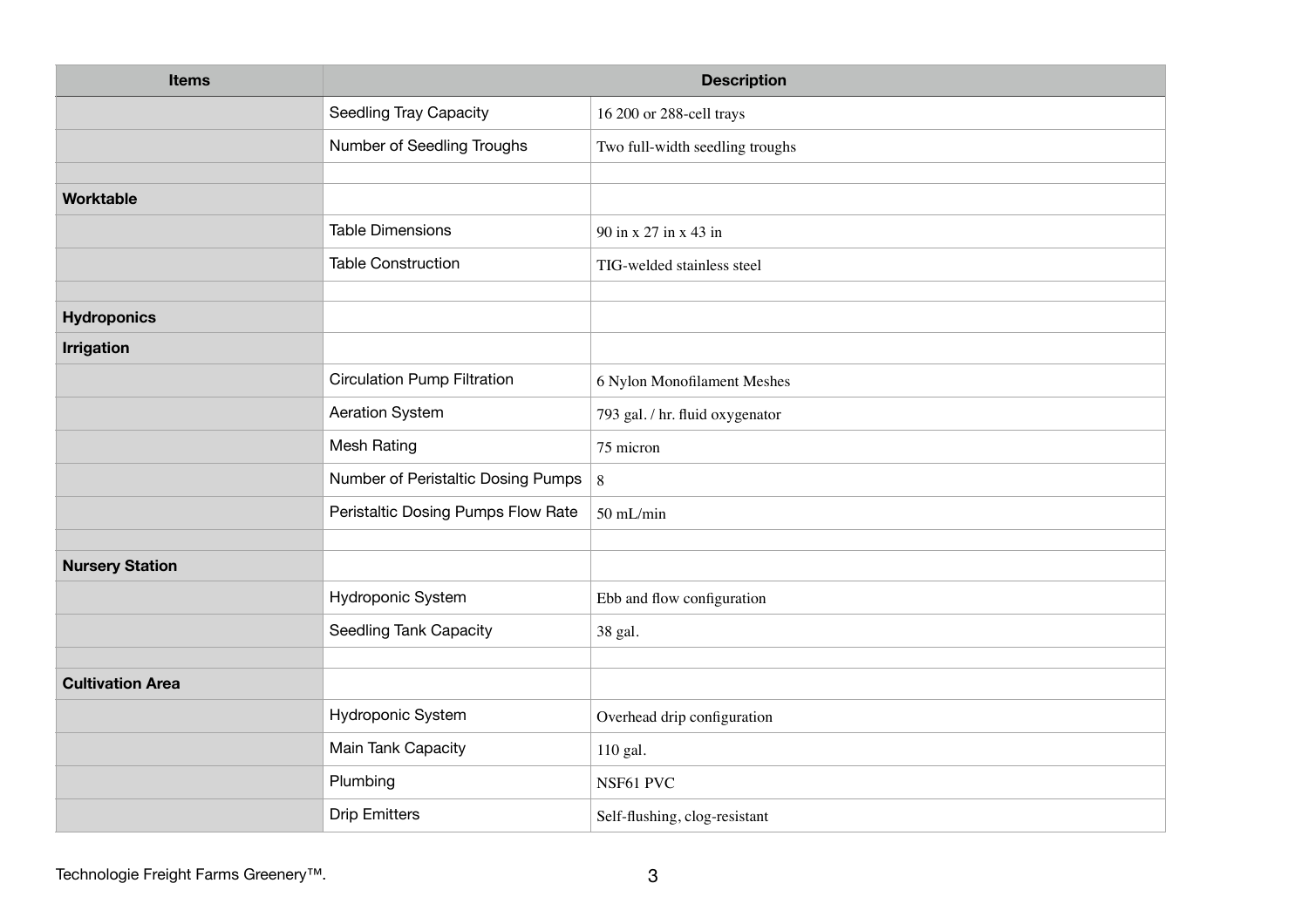| <b>Items</b>                              | <b>Description</b>                |                                         |
|-------------------------------------------|-----------------------------------|-----------------------------------------|
|                                           | <b>Drip Emitter Flow Rate</b>     | 2 gallons/hour                          |
|                                           |                                   |                                         |
| <b>Plant Panels &amp; Adjustable Rows</b> |                                   |                                         |
| <b>Plant Panel</b>                        |                                   |                                         |
|                                           | Plant Panel Design                | 5-channel                               |
|                                           | <b>Plant Panel Construction</b>   | High impact polystyrene                 |
|                                           | Plant Panel Growing Medium        | Inert reticulated foam                  |
|                                           | <b>Total Number of Panels</b>     | 88                                      |
|                                           | <b>Total Number of Channels</b>   | 440                                     |
|                                           | Combined Linear Growing Space     | 36,960 in/ 3,080 ft/ 3.6 acres          |
| <b>Adjustable Rows</b>                    |                                   |                                         |
|                                           |                                   |                                         |
|                                           | Number of Grow Rows               | $\overline{4}$                          |
|                                           | Adjustment System                 | Rack and pinion                         |
|                                           | Rack System Load-bearing Capacity | 1,300 lbs max.                          |
|                                           | Number of Frames                  | $\mathfrak{Z}$                          |
|                                           | Frame Construction                | Aluminum                                |
|                                           | <b>Track Construction</b>         | Anodized aluminum                       |
|                                           | Carriage Construction             | Anodized aluminum, rubber-coated wheels |
|                                           |                                   |                                         |
| <b>Tech</b>                               |                                   |                                         |
| <b>Grow Controller</b>                    |                                   |                                         |
|                                           | Number of Controlled Outputs      | 32                                      |
|                                           | Number of Spare Outputs           | $\mathbf{1}$                            |